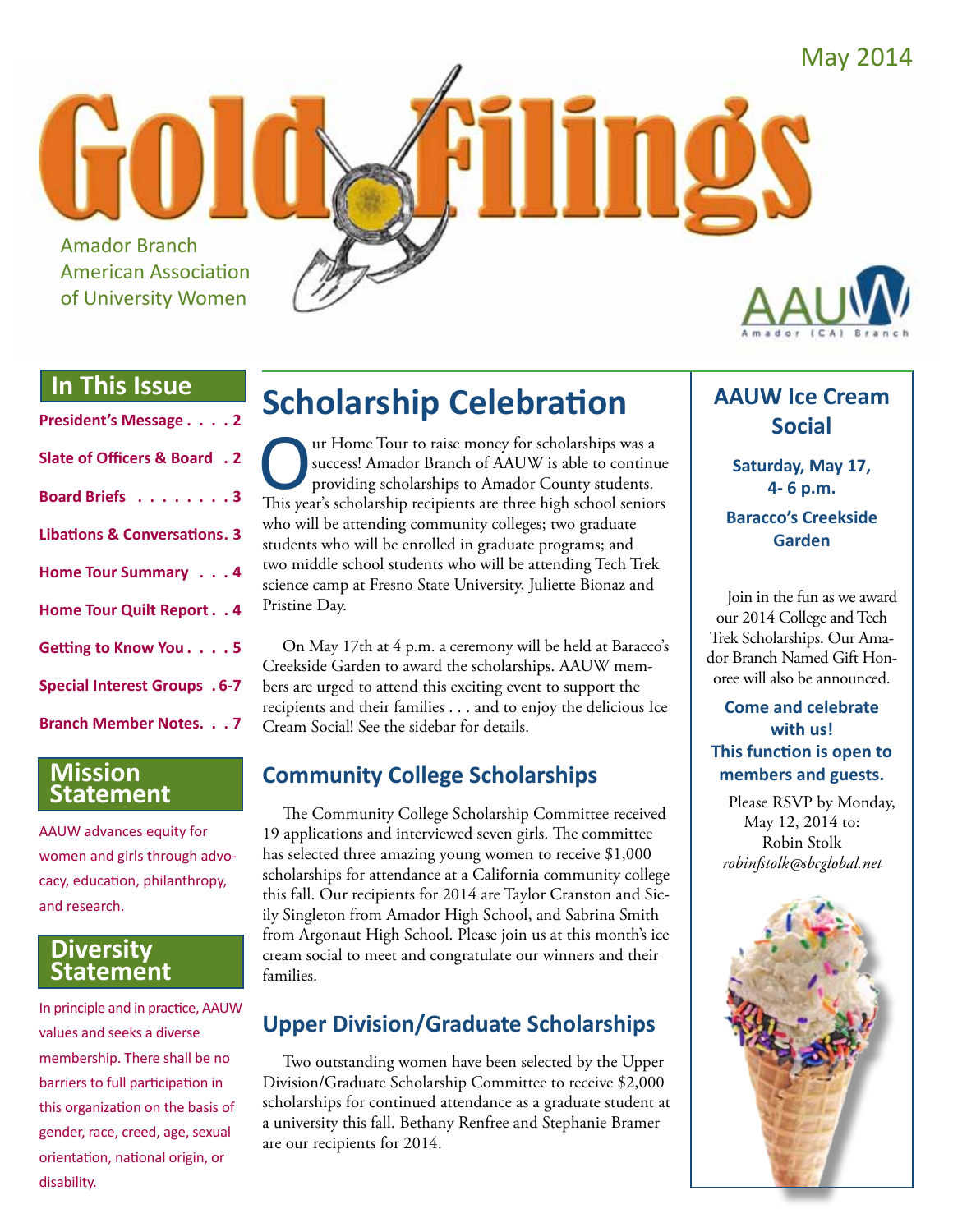

**AAUW Priority:** AAUW advocates increased access to higher education, especially for women in poverty.

**Quote of the Month:** *I hope the fathers and mothers of little girls will look at them and say, "Yes, women can."* Dilma Rouseff, First Female President of Brazil

Home tour was a great success! We had perfect weather, outstanding homes, an inviting inn, an interesting historical site, a lovely tea venue, a creative art show, wine tasting with a visit from the ABC, and the dedicated and enthusiastic participation of our members. 'Twas terrific! We sold 550 tickets and grossed \$16,901. Reviews by visitors were very positive. Giant kudos and thanks to Claire Waite and her committee for an amazing job!

Our next event is the May Funds Social on May 17, where we honor our new scholarship recipients. This is why we do the Home Tour! The social is very enjoyable, especially if you like ice cream, and it is wonderful to meet the young women of Amador County who represent the future. Do come. Details are on page 1 of this newsletter.

The Nominating Committee, after significant effort, has been quite successful in building a new board of officers and directors for next year. The list follows this article. We still need a President-Elect. Please consider stepping up; the job of President is so much easier when you have been President -Elect first. Many thanks are due to Sandy Campbell and Lynne Brumit for working so hard to get this arranged.

Our annual meeting is set for June 11 at 2 p.m. at the Sutter Creek Methodist Church, a salad potluck from 5:30-7:30 p.m. It will also be a party for our branch's 45th anniversary. Be sure to save the date. We will be voting on the slate of officers, and the 2014-15 budget.

On May 10, Michele and several incoming board members will be attending the North San Joaquin Area Leadership training in Modesto. I hope they come back energized and full of great new ideas to improve our branch.

The voting period for State elections is now until May 3. Be sure to vote! You have received an email which makes voting very simple and quick. Let's improve our voting record!

It is time to renew membership dues. They are still \$81.00; checks should be made out to AAUW Amador and mailed to AAUW Amador, Attn: Michele Powell, PO Box 611, Sutter Creek, CA 95685. Dues should be paid by mid-June to allow for processing by June 30. Late renewals cause headaches (extra paperwork) for our hardworking treasurer, so please send them in on time!

Hope to see you at the Social on the 17th!

Thank you all for helping with the HT, for your faithful sup-

port of the branch, for knowing and showing that women can, and, as always, for being brilliant.

*–NJS*

## **Slate of Officers and Board**

The slate of elected officers and appointed positions is almost complete. Please consider filling one of the open slots. Your service and contributions will be greatly appreciated and you'll have fun! The positions of hospitality and community college scholarships do not require attendance at board meeting unless you have business on the agenda or business to report. Scholarships will be active in the spring only.

This slate varies slightly from what Nancy reported in her President's message last month. This is the final version.

## **Board of Directors for 2014-15**

#### **Elected officers**

| Membership VP Susan Staggs |  |
|----------------------------|--|
| AAUW Funds Robin Stolk     |  |
|                            |  |
|                            |  |

### **Appointed Positions**

|               | Historian Marjorie Guletz / Sandi Baracco |
|---------------|-------------------------------------------|
|               |                                           |
|               |                                           |
|               |                                           |
|               | Public Policy/Ed Equity Bonnie Krupp      |
|               |                                           |
| Scholarship – |                                           |
|               |                                           |
|               |                                           |
|               |                                           |
|               | Sunshine  Lynne Brumit                    |
|               |                                           |
|               |                                           |

### **June Newsletter Deadline**

The deadline for submitting articles and information for the May issue of Gold Filings is May26th. Please submit material as soon as you can. Thank you.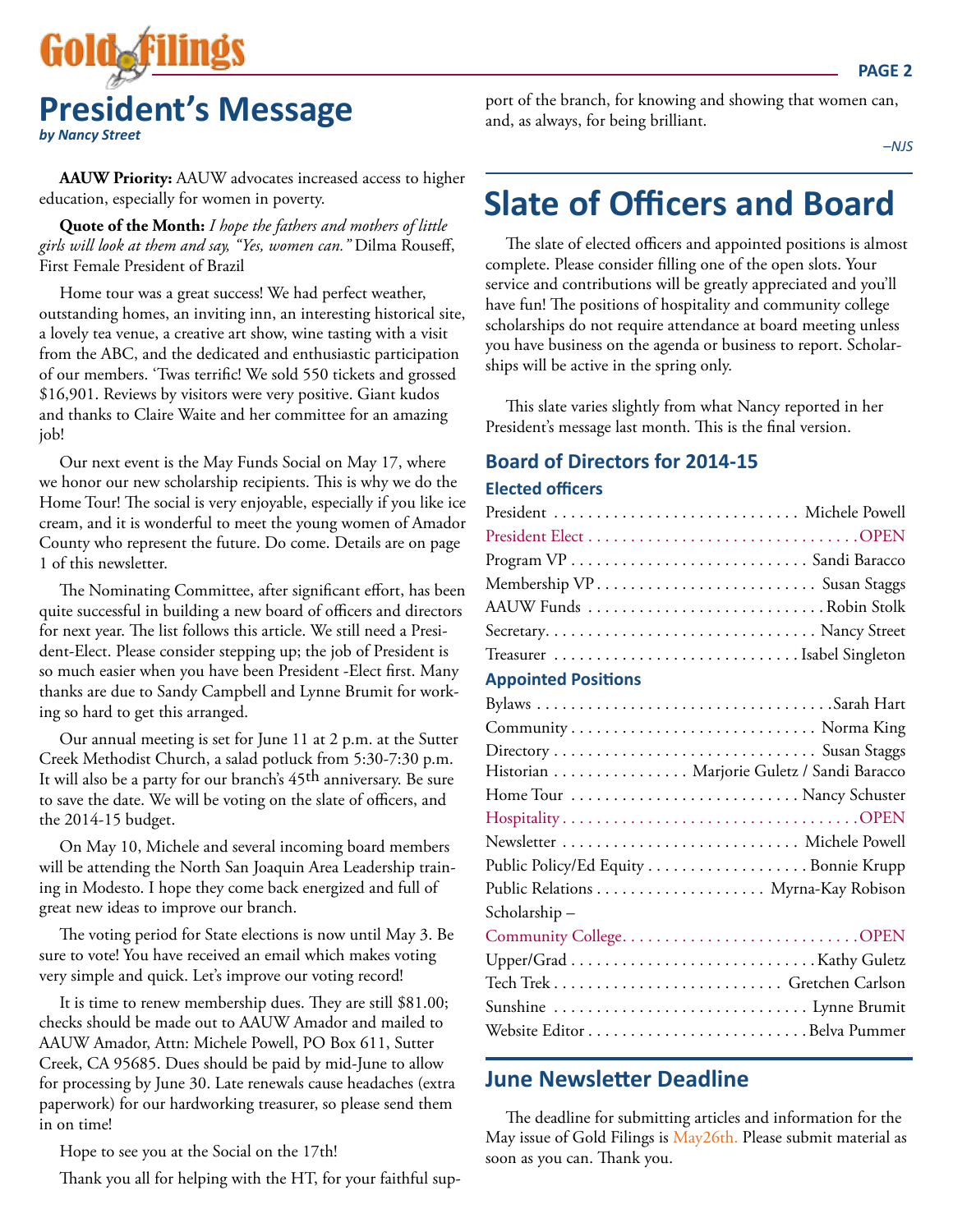#### **PAGE 3**

## **Board Briefs**

Board Brief from the April 17, 2014 meeting.

### **Sunshine**

Lynne Brumit sent a birthday card to Floy Goulart for her 90<sup>th</sup> birthday.

## **Correspondence:**

We received the annual request to support the Sober Grad program and Michele Powell, treasurer, will send the check. We received a very kind thank you note from a home tour attendee.

### **Treasurer's Report:**

Michele Powell reported that we have to-date a balance in the annual operating budget of \$1,986.43 after having spent \$2,206.57 since July 1, 2013.

## **Unfinished Business:**

### **Program Updates**

- There was an informal report on the Amador Partnership Candidates Forum which was held on April 16. All who attended agreed that it was a successful and informative program.
- May 17 4-6 p.m. Scholarship Awards program (Ice Cream Scholarship) There was a detailed discussion on planning and execution of this program. Items discussed included publicity, decorations, refreshments, securing a photographer, invitations, and set-up.
- June 11 5:30-7:30 p.m. at SC Methodist Church Annual Meeting -The time, date, and place of the meeting were confirmed. It was agreed that further discussion would take place at the May board meeting.

### **Home Tour:**

Claire Wait reported that HT was a success and there were no problems. There was, however, one surprise. Four ABC officers visited the wine tasting to check for our compliance with regulations! Jerry Trottier, the head wine pourer, had prepared the site in accordance with all the rules and we passed with flying colors.

There will be a full debriefing, review and reports by the area leads at the final HT committee meeting on Tuesday April 29.

### **2014-2015 Board**

The slate is filled for next year except for president-elect, hospitality chair, and community college scholarship chair.

### **NSJA Leadership Day, May 10**

The board approved Michele Powell's request that the branch pay the \$15 registration fee for all attendees.

### **Committee Reports**

### **Scholarship Committee Update**

Kathy Guletz, upper division, graduate and reentry chair, and Suzanne Nicholson, community college chair, reported on their committees' activities and selections

Community college scholarship committee reviewed applications from 19 girls and interviewed seven. Three scholarships were awarded. The details are in the article on page 1.

The upper division, graduate and reentry committee reviewed six applications and two scholarships were awarded. The details are in the article on page 1.

## **2014-15 Membership Renewal**

It is time to renew our membership in the branch; dues for the 2014-2015 year are payable starting now.

Dues are the same as the last several years \$81; of this \$49 goes to National and \$46 of this is tax-deductible as a charitable contribution; \$16 goes to State and \$16 stays with our branch.

Please renew as soon as possible. After I receive your check, there is lots of paperwork, online work and bank work I have to do; this is why an early renewal is very important and helpful.

Make your check out to **AAUW Amador** and send to: AAUW Amador P.O. Box 611 Sutter Creek CA 95685-0611 Thank you very much for renewing your membership.

Michele Powell, Treasurer

## **Libations & Conversations**

The next meeting of Libations & Conversations is Thursday, May 29, 5:30 – 6:30 p.m. at Baiocchi Wine Tasting, 82 Main Street in Sutter Creek. The weather should be perfect for our patio setting. The topic of conversation is "What does it mean to be a strong woman?"

Please join us and bring a friend for lively conversation over no-host drinks (wine is available for sale and water is complimentary). No need to RSVP, just drop in!

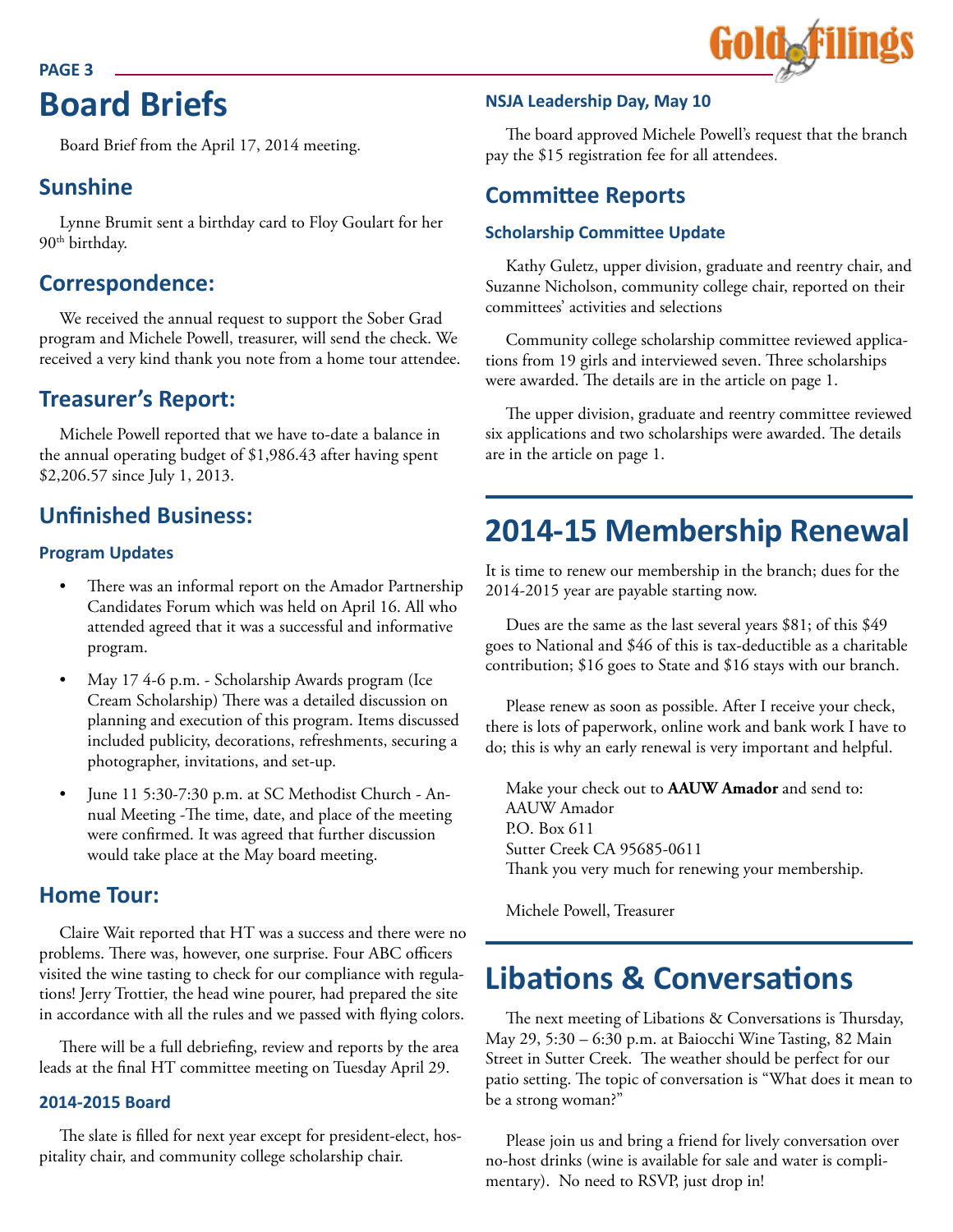## **42nd Annual Home Tour Report**

The sun shone brightly on Home Tour 2014. Even though the tour was one week earlier than usual, the weather was fabulous on April 12, unlike the blustery end of the month.

The question of the day is always, "How were ticket sales and how much did we make?"We sold 550 tickets for a gross of \$12,376. Sponsors contributed \$3,000 and the quilt generated \$1,525. The grand total is \$16,901! After home tour and branch expenses the amount for scholarships will be approximately \$11,000.

Frequently members tell me what a good job I did. However, I was just a small cog in a very hard working machine. In excess of 20 people were involved in the planning and execution and so many more turned out to work on tour day. These people are the reason this event that sustains our scholarship program draws so many from near and far.



A special mention is in order for the husbands who created the graphics and brochure, turned out on tour day to set up the art show and the tea, man the wine-tasting booth, and control traffic. Lynne Brumit even recruited her neighbor to help with parking.

Committee members have written their reports and have included comments for improvement; you, too, should make note of any improvements for Home Tour 2015 and forward them to Nancy Schuster who will be chairman next year. And remember, many hands make light work.

So again, thank you, Amador Branch AAUW, one and all for making our 42nd Home Tour a success.

*Claire Wait*

## **2014 Home Tour Opportunity Quilt**

I want to express my sincere appreciation to all of you who purchased and sold tickets for this year's Home Tour quilt. As you know, 100% of quilt ticket sales goes toward scholarships for women and girls in Amador County. This year we raised \$1,525! This could not be accomplished without your participation.

Half of the money was raised by going to meetings of organizations such as Sutter Creek Women's Club (thanks to Norva Fagg, Carol Bilheimer and Teresa Ryan), Sierra Belles (thanks to Lynne Brumit's connections), and Sierra Gold Quilters Guild (thanks to Aieleen Parker and Barbara Garcia) and the Tea the day of the Tour.

The other half (\$762) was due to your hard work and contributions. A great deal of time and effort goes into the making of the quilt, so on behalf of the quilters (Barbara Garcia, Sarah Hart, and myself) we thank you for your time and effort selling tickets and the tickets you purchased. And I am sure that those who will receive scholarships in the coming year also appreciate your efforts.

*Sue Harrington*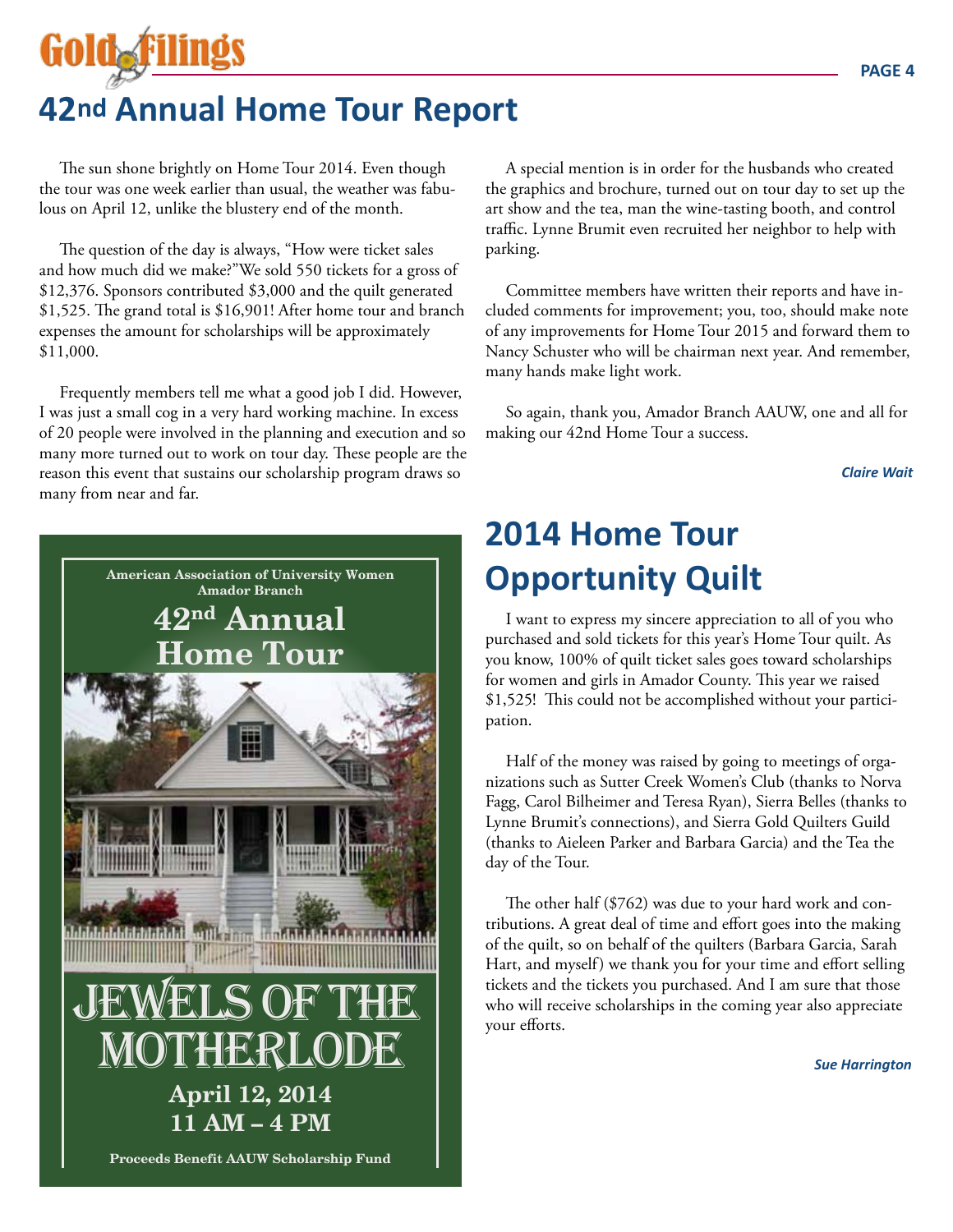

## **Getting to Know You: Michele Powell**

#### *Interview by Susan Staggs*

*The following is an email conversation between Michele Powell, the next AAUW Amador President, and Susan Staggs.*

#### *Q: Tell me about your educational background and why you selected your major.*

*A:* I went to Queens College in New York City in 1961, and I graduated ten years and four children later. I always knew that I would major in one of the departments in the social sciences. It is a field that attracted me from the beginning. I enjoy advising and guiding people and I very much enjoyed social science and survey research, which I pursued in my sociology Masters' program at the University of Illinois in Urbana.



*Michele Powell*

I worked there about 18 months in the Work Incentive Program- program where welfare recipients came to register for work. It was this exposure to the employment market and job search issues that gave me the experience to qualify for my next and final employer. I spent 28 years working in the Career Development Center at Cal State Fullerton and retired as Associate Director.

My responsibilities included assisting students in exploring and making career decisions; producing and presenting workshops and programs on various aspects of job search and employer research; interacting with faculty and other Student Services professionals; working with employers to encourage their association with our campus and to participate in our on-campus recruitment program for graduating seniors. I

was able to indulge in survey research when I took over the annual survey of graduates asking about post-graduation employment and attitudes.

When I accepted the job I never imagined I'd stay there until I retired, but I found employment on a college campus to be a dream job. The atmosphere that encouraged learning, personal and professional growth, and collegiality was very seductive. I can't imagine a better work environment for me.

#### *Q: Tell me about how you spend your leisure time (besides working very hard for AAUW!)*

*A:* I served as ticket chair for the Friends of the Library's recent Boots 'n Books concert; this was actually a lot fun, as well as rewarding. Consequently I was asked to join the board of FACL and I accepted that invitation. I am going to have to work hard at balancing these volunteer activities.

This summer we are going on a land/sea cruise in Alaska. I am very excited about this trip. One of the side trips we've booked is a plane ride over Denali Park. I've never been on a plane that small . . . Xanax anyone?

We are talking about a trip to Spain and maybe Portugal next spring…but it's got to be between board meetings.

I enjoy entertaining and cooking and we enjoy live theatre and film. We both like to kayak and we have wooden kayaks which have been too dry lately, but that is on the list to do now that warm weather is back.

Music is a big part of our lives. Jim and I both enjoy every kind of music except rap and hip-hop. We have large music

#### *Q: You are married to Jim and have adult children. Please say more about your family.*

A: Our marriage is a second one for both of us. My first-born children are twin girls, followed by a boy and then a girl. Jim has one son. Our only grandchildren are in Japan, so sadly we don't see them very often. My son went to Japan on an "exploratory, fun adventure" shortly after college graduation, decided to stay awhile, met a wonderful Japanese woman and the rest is history. He has lived there since 1990 with the exception of a four-year stint at USC where he obtained his Ph.D. Our oldest grandchild, Miki, is married and has a 17-month-old baby girl. We are great grands…seems amazing. Our other four children all live in Orange County, one is married and none have children. We see the kids in Orange County about three times a year and are treated to intermittent visits in the foothills.

### *Q: I know you were raised in New York and worked in Southern California; what brought you to California and finally to Amador County?*

*A:* I left New York City in 1970 when my then husband and I moved our family to Urbana, Illinois where he was starting a Ph.D. program in economics. We lived there for three years, then he accepted a teaching position at Cal State Fullerton and that is how I got to California.

I lived in Southern California from 1970 to September 2010 when Jim and I moved to Amador County. Jim grew up in Calaveras County, so he was familiar with this area. When his folks moved back to California and settled in Pioneer, we came to know Amador County and both loved it. The rural setting with much less traffic and many fewer people were major draws for us.

#### *Q: Please elaborate on your career.*

*A:* My first professional job after getting my MA was working for Employment Development Department in Santa Ana.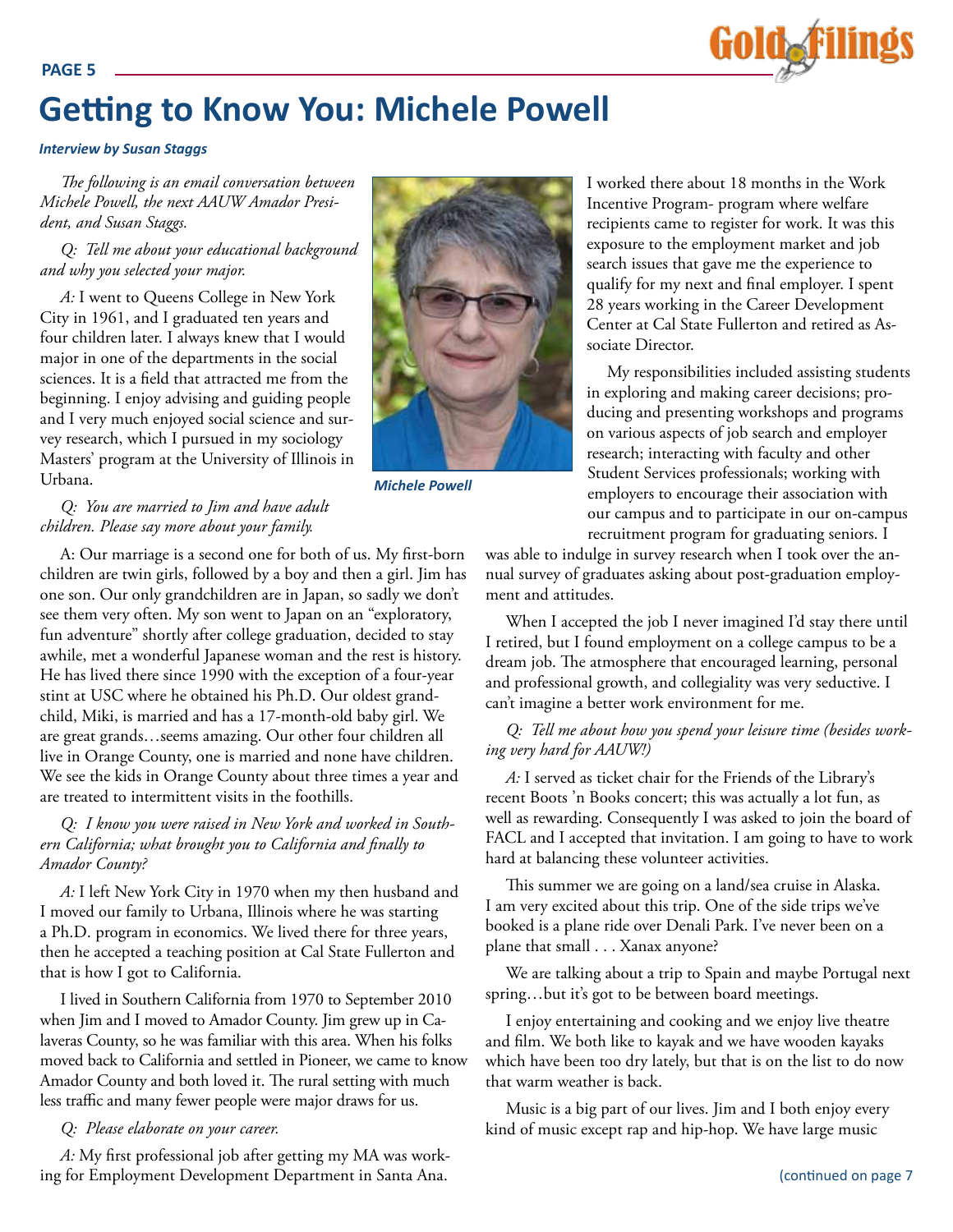# **Special Interest Groups**

## **Afternoon Book Group**

Iris Aparicio, Chair *joeiris@volcano.net*

GOIOAF

Join us for a thoughtful and friendly book discussion the 2nd Monday of each month at 2 p.m. We meet at members' homes to

discuss a book chosen from our yearly list compiled in September. Our list is a mix of fiction and nonfiction. New members are welcome.

On May 12 the Afternoon Book Group will be reading *Flight Behavior* by Barbara Kingsolver. We will meet at Robin Stolk's home at 2 p.m. If you wish to join us, call or email Robin.

## **Art in Action**

Charlene Unger, Chair *cux2@volcano.net*

We are a group whose members enjoy drawing and painting at each other's homes or various outdoor locations such as PiPi Valley, Bear River and Tabeau

Lake. We share information about art workshops and gallery exhibits. Art in Action group members are responsible for the Art Show at the Home Tour. Beginners are welcome. Lunch is always part of the day. Meetings are every 2nd & 4th Tuesday. Contact Charlene for information about the next meeting.

## **Book Lovers & Page Turners**

Michele Powell, Chair

*powell.michele288@gmail.com* We meet at 2 p.m. on the fourth Monday of each month (except December) at members' homes. We have great discussions about the books and how their themes and characters relate to our own lives and worlds. New members are welcome.



On May 26 we will discuss *The Sandcastle Girls* by Chris Bohjalian at the home of Bonnie Krupp. If you'd like to attend, please contact Bonnie. Her email is *bonniekrupp@yahoo.com*

## **Cork & Fork**

Bonnie Krupp, Chair *bonniekrupp@yahoo.com*

This group meets every other month with significant others to enjoy wine tasting and appetizers. Member's homes are the usual meeting place, but we sometimes

gather at a winery tasting room or other appropriate venue. Cork & Fork meets the 2nd Sunday except in May when we meet on the 3rd Sunday because of Mother's Day. The next meeting of Cork & Fork is May 18. Contact Bonnie if you are interested in attending or if you'd like more information.

### **Garden Groupies**

Nancy Schuster, Chair *nancys@volcano.net*

Garden Groupies love plants and the beauty they add to our lives! No digging, raking or pruning is required - just join us in visiting some very

interesting places. On May 21st the Garden Groupies will visit Judy Dean's Garden, located in Mt. Ranch. Judy is a master gardener specializing in native plants and heritage roses (she has an extensive collection). This will involve a 2-hour walk on gravel and pine needles, so comfortable shoes are advised. Judy said that most folks bring a lunch and take their time. We are welcome to take plant starts and cuttings but will need to bring our own tools and supplies. Let me know if you can join us so we can make arrangements to car pool.

## **Lunch Bunch**

Kelli Garcia, Chair *kgarciaod@hotmail.com*

Lunch Bunch meets the second Thursday every month at 11:45a.m. We patronize new restaurants and local favorites. Hostess duties rotate each month

and she chooses the restaurant and makes the reservations. Members pay for their own meals. New members are welcome. Lunch Bunch will be meeting Thursday, May 8th at Amador Grill (the old In-Cohoots) on Main St. in Plymouth, across from the Post Office. They feature wraps, burgers, yummy sweet potato fries, etc. Please RSVP to Mary Thorpe by Monday, May 5th at wetwo@volcano.net